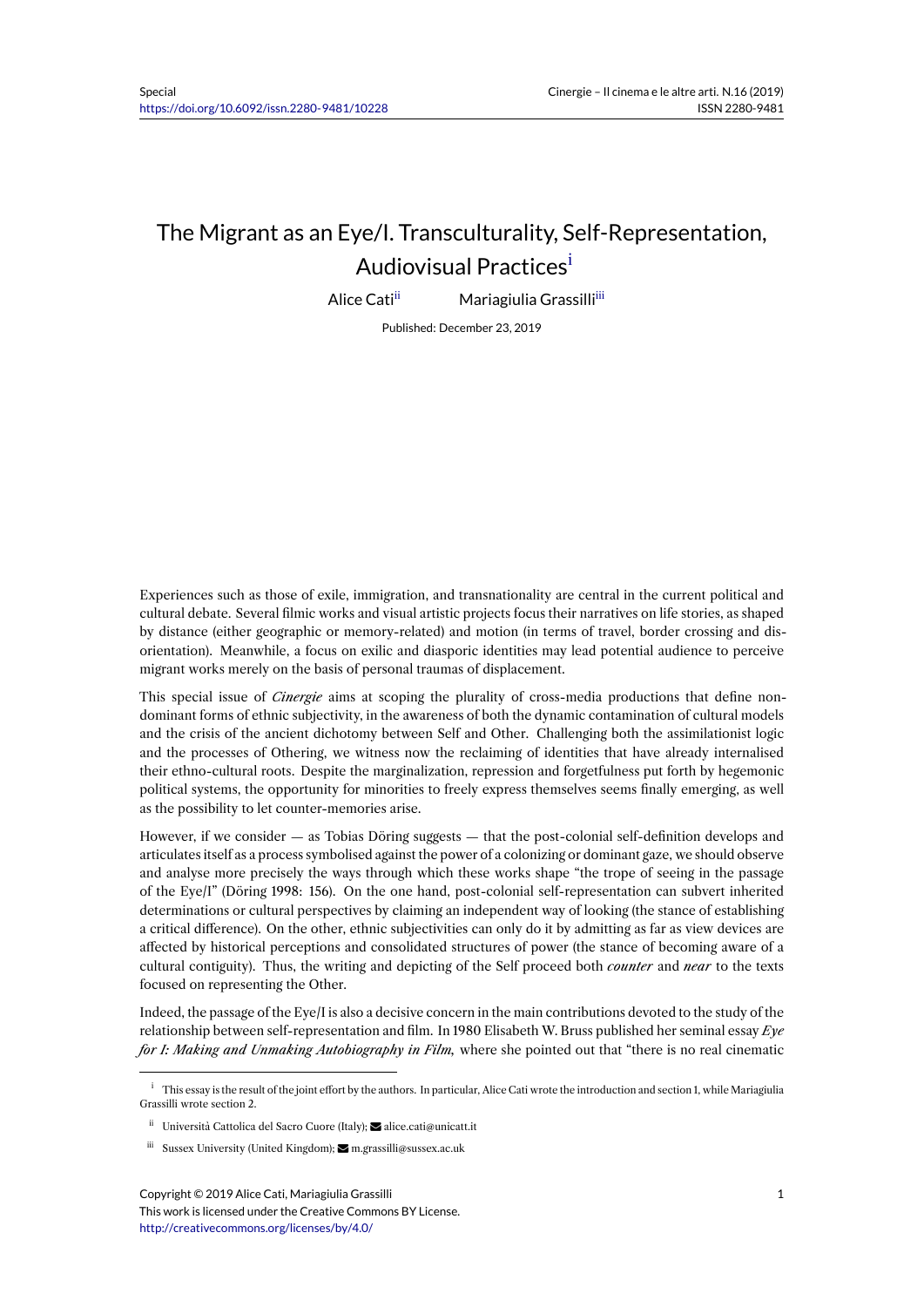equivalent for autobiography" (Bruss 1980: 296). Firstly, a structural inadequacy is highlighted because the connatural identity of author, narrator and main character, on which classical autobiography is based on, is being undermined by film, as any professional camera does not allow to be at the same time in front and behind the objective — that is, being the observer and the observed at once. Secondly, in the autobiographical process, subjectivity does not use the language as a medium to express its own capacity for self-observation and first-person consciousness, rather it takes shape as a performance or an action, through which — by narrating — the 'I' indicates him/herself as the subject of the act of speaking and designates the subject of the sentence that is spoken at once. In other words, Bruss considers that the autobiographical 'I' cannot survive as an 'Eye' during the moving from text to film, because she cannot really recognise the film as a language by and through which the Self can be properly performed, expressed and moulded. But despite it all, the author herself helps us to set a new direction in the study of the relationship between autobiography and film, by mentioning the need to read the film according to a phenomenological approach. In fact, as we can read in Merleau-Ponty's well-known quotation, "they [the films] directly present to us that special way of being in the world, of dealing with things and other people, which we can see in the sign language of gestures and gaze and which clearly defines each person we know" (Merleau-Ponty: 58). Here it is attested a theoretical and epistemological attempt to go beyond the essentialist conceptualisations of the self, depending for long time in Western culture on the Cartesian idea of the subject, and create a context in which other modes and models of subjectivity can be recognised and studied. Moreover, it is clear that self-representation and self-narration are textual and performative processes that occur by means of any device, the cinematic or digital ones included. In this sense, the subjective dimension of the autobiographical filmic or video works is reflected many times by the use of the camera as an extension of the body and a source of experience. As Lilie Chouliaraki points out about the self-mediation process: "These textualities not only represent pre-existing selves, individual or collective, but constitute such selves in the very process of representing them" (Chouliaraki 2010: 229).

The study of self-representation of subjectivities that merge themselves with the reality in which they are 'enworlded' and enrooted implies to adopt a precise conception of the 'I' that, as Alisa Lebow claims, cannot be conceived as merely singular or transcendental but always as an empirical, relational and social entity. In her formulation of the 'singular plural' structure, borrowed by Nancy's theories, the author shows the intrinsic formal dualism that inheres with self-referential and reflexive film works and, in particular, with the works she calls "first person film" (Lebow 2012). Indeed, this bond between the individual and the social context forces us to acknowledge the ethnic dimension of the self and of his/her first person products as, rephrasing Michel Fisher's work on ethnic autobiographies, "meaningful site for exploring multiple subjectivities with implications for the larger culture" (Fisher 1986: 134).

By dealing with the idea that autobiography is a genre which Western scholarship has ascribed mostly to Europe and the West, we should however consider that the very theory of self-representation was conceived by the Western culture. The analytical patterns risk thus being soaked in pre-constituted concepts, not enough appropriated to non-dominant forms of subjectivity and ethnicity. Different conception of psyche and selfhood to what usually expected in the West can be deeply reframed within non-western cultures, ideologies and epistemologies (Brustad 2001). Clearly enough, contemporary globalization has inevitably affected the sense of self and subjectivities in different social, political and cultural contexts, as well as the devices adopted for the self-construction and self-understanding (Tianqi Yu 2019). Therefore, which role do ethnicity, cultural identity and personal history play in the construction of subjectivity in the contemporary audiovisual production? How models of self-inscriptions have been questioned in visual anthropology, film and media studies up to now?

## **Life-writing: back and forth from the Self to the Other**

From the Seventies/Eighties on, the influence of post-modernism, Feminist theories, and Post-colonial studies led to the emergence of life-writing<sup>1</sup> as a tool to discredit the bourgeois model of an individual, unitary, coherent and auto-determined subject (*I*), which resulted from a cultural amnesia or a censorship of the most

<span id="page-1-0"></span><sup>1.</sup> The term *life-writing* has been used to identify a wide range of textual forms dealing with life stories (autobiography, biography, *memoir*, journal, epistolary exchange, autofi[ct](#page-1-0)ion) (Saunders 2010: 321).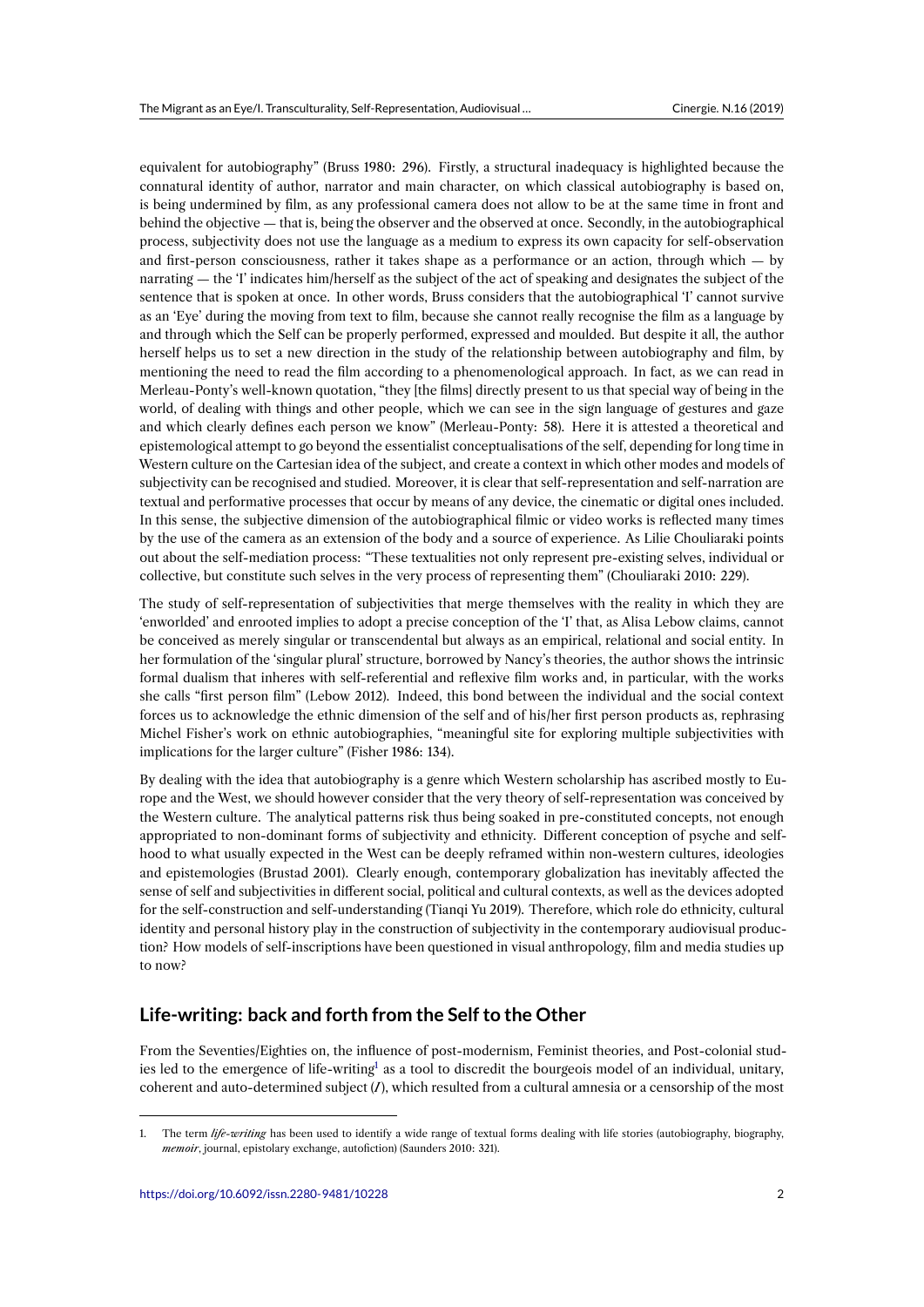rough aspects of reality, such as desire, race, social power, emotion, body, etc. Despite the marginalization, repression and forgetfulness put forth by hegemonic political systems, the opportunity to claim the right to give voice to minorities seems finally to emerge, as well as the possibility to let counter-memories arise is ultimately unfolded.

As it has been widely observed (Rota 2009; Moore-Gilbert 2009), this also determines the implicit opposition between *auto-biography* and *life-writing*: the former derives from a modernist perspective centered on the male/white/Western subject, who is often seen as a pure abstract state of consciousness; the latter is defined as a room of expression for an embodied subject situated in historical, sexual, social terms, who is worn out by experiences of loss and vulnerability. Moreover, he/she is never reduced to his/her mere existential singularity, on the contrary, he/she is exposed to polyvocality, since he/she is rather solicited by his/her belonging to a community that simultaneously includes and transcends him/her.

As Gayatri C. Spivak also maintained, such orienting yet reductive framework is based on the radical question dealing with the real possibility to speak (Spivak 1988); this chance would imply that the ex-/post-colonial subject could represent himself/herself and tell his/her own story subverting the stereotype of Western culture, according to Spivak, autobiographical postcolonial writings may be interpreted as the output produced by a subject who stands for the community he/she belongs to by means of his/her voice, giving birth to a polyphonic text (Spivak 1998).

Michael J. Fisher pointed out that the progressive diffusion of autobiographical works thematizing ethnicity dating back to the late Seventies imposes a reinterpretation of the traditional aim of the anthropological method — that is, observing the others through ourselves, and vice versa (Fisher 1986). In other words, any ethnographic procedure develops a two-fold attitude, in that it adopts an empathic strategy directed to scrutinize the others in order to explain processes pertaining the Self. On the contrary, the rationale according to which we generally relate Self and Other, often tends to flatten the Other in relation to the Self, reducing the relationship to a comparative operation, merely focused on what is similar or different from us (Marabello 2012).

It is by looking at visual ethnography that we can find a real theoretical and methodological shift. In this case, the attention is drawn from a uni-modal form of communication (writing) to a new multi-modal representation of the self, which includes oral discourses, images, non-verbal language, sounds and so on. In his seminal essay on the construction of a subjective point of view in the ethnographic film, David MacDougall explores the history of anthropological cinema with the aim of observing how films do absorb the codes that seem to be essential to communicate the subjective experience of a *historical persona* (the real and living person as opposed to the fictional character) in the very passage from daily life to its representation. The result is a constitutive continuity between lived life and its symbolic elaboration.

Adopting a mixed approach that blends analytical and textual aspects, through which the different levels featuring the subjective point-of-view (narrative, enunciative, pragmatic) can be distinguished, the author identifies a typology apt to describe different intensities in the emergence of the subjective stance, including ethnobiography, observation, interviews and the personal film (*subjective camera*) (MacDougall 1998). The variety of textual types mirrors not only the flexibility of the filmic device as it intercepts the conceptual and methodological elements featuring life-writing (the multiplication of expressive forms combined with several auto/biographic discursive registers), but also the inherent complexity characterizing the representation of the Self from the point of view of the Other, which synthesizes the coexistence of first- and third-person perspectives.

To this regard, it is important to recall the fundamental experiment *Navajo Film Themselves* conducted by Sol Worth, John Adair and Richard Chalfen, who proposed a filmmaking course to a Native American community. In so doing, they presented a particular subcategory of the ethnographic film: the Bio-Documentary.

A Bio-Documentary is a film made by a person to show how he feels about himself and his world. It is a subjective way of showing what the objective world that a person sees is "really" like. In part, this kind of film bears the same relation to documentary film that a self-portrait has to a portrait or [biography to] autobiography. In addition, because of the specific way that this kind of film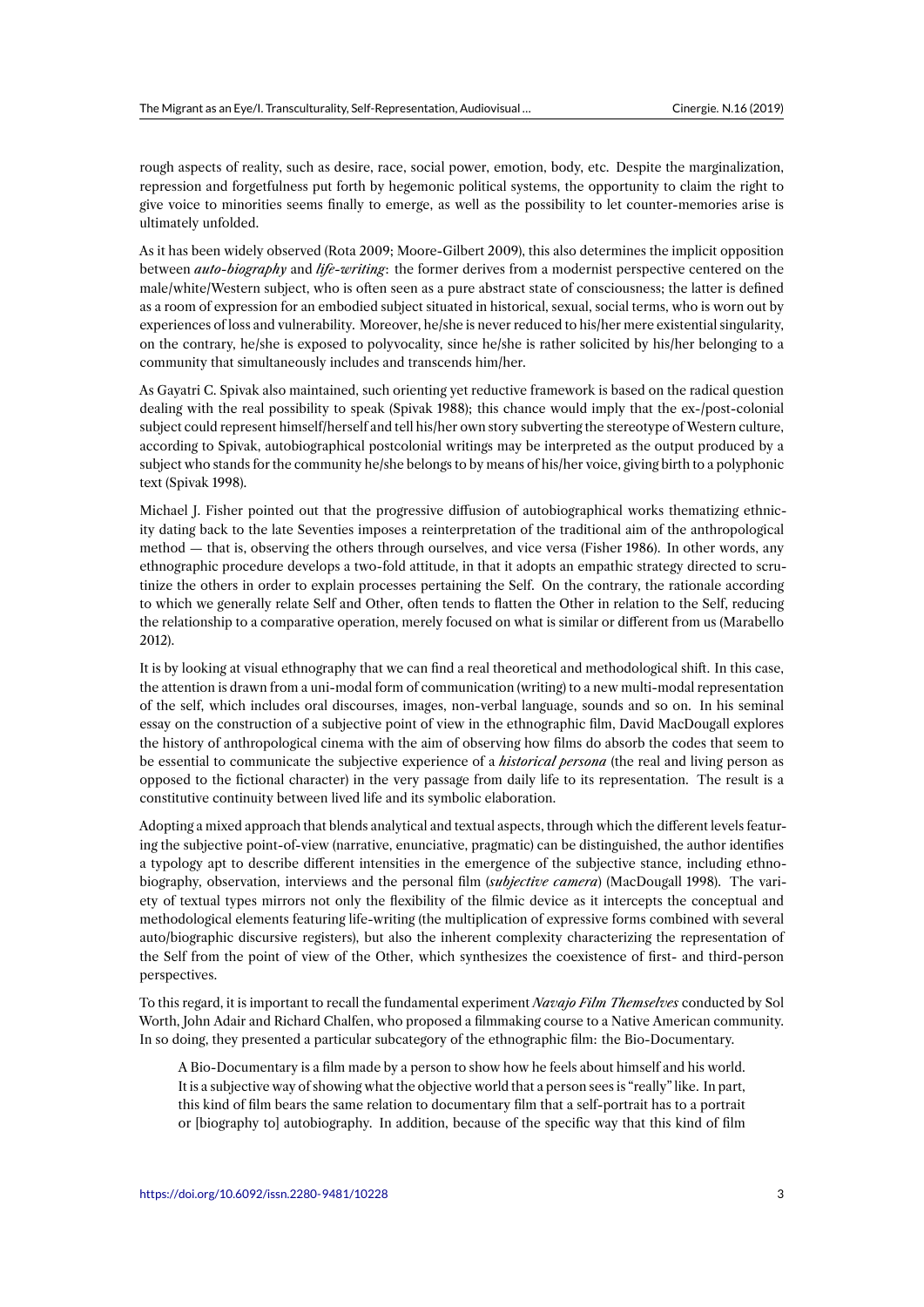is made, it often captures feelings and reveals values, attitudes, and concerns that lie beyond the conscious control of the maker (Worth, Adair, Chalfen 1998: 25).

Clearly enough, the concern for specific modalities of self-construction through the filmic practice as inevitably affected by the socio-cultural context is quite evident. The ethnographic film entails radical subjective stances in so far it couples the observer's traces to explicit modes of visual auto-documentation. However, a series of questions remains nonetheless unanswered: when and how does the Other actually have the possibility to represent him/herself? Why does the subjective camera process can be triggered only if the subject is aware of the cultural schemes he/she is deconstructing, and of the underlying textual strategies? Is it possible for the Other to activate a self-representation process without necessarily being a filmmaker? The ethnographic film is not to be intended as a real discourse revolving around the person at stake in his/her individuality, but rather it is the result of cooperation (Moraldi 2013), that is a dialectics involving the Self and the Other.

In a period of time focused on rethinking self-creation in light of the increasing extension of visual capacity by means of new technologies, auto-ethnography — intended as both research method and writing process — provides a relevant interpretational frame to encourage an in-depth study of the dynamics of assimilation between Self and Other (Watson 2001). According to Michael Renov and Jim Lane (Renov 2004; Lane 2002), the ethnographic concern emerges every time a filmmaker tries to understand him/herself as a subject situated within a specific historical process and social structure. Looking at *personal cinema*, Catherine Russell sees this kind of production as an experimental and postmodern form of ethnography; she underlines how firstperson filmed cinema is able to convey the bodily and performative dimension of the Self, as this carries out the role of the talking subject, that of the seeing, as well as of the seen body (Russell 1999). A plural identity is therefore articulated; it is a split identity, constantly questing for itself, in order to get to understand its own idiosyncrasies, by means of its own cultural and ethnic formation.

Despite the attempt to be the stable origin from which his/her own memories stem, the filmmaker perceives his/her own temporal and spatial shifts as separate moments awaiting for reunion.

The autoethnographic subject blurs the distinction between ethnographer and Other by traveling, becoming a stranger in a strange land, even if that land is a fictional space existing only in representation. As a diary of journey, the travelogue produces an otherness in the interstices of the fragmented "I" of the filmic, textual self. (Russell 1999: 280)

Thus, the auto-ethnographic process produces a subjective space that merges the subject and the object of the gaze, as well as the anthropologist and the informant in the shadow of a singular identity. Furthermore, the contemporary visual culture surrounding the subject makes it possible to update the critical debate dealing with the traditional ethnographic autobiography at least as regards to two issues.

Firstly, it enables to introduce a broad conception of ethnicity, intended as cultural formation determined by sexual orientation, ethnic group, generation, social class, as well as by the adherence to a *world of appearances* or, as it is termed nowadays, a media-based imaginary that is culturally contaminated. Secondly, it allows to open up the issue of an increasingly availability of the so-called technologies of the Self, able to transmit multiple representations of the identity and diverse meta-discourses deriving from one's autobiographical impulses.

This latter update could be further extended thanks to the Internet, for the interpolations between visibility and *life writing* are multiplied by the World Wide Web that favors the circulation of various forms of selfrepresentation, classified under the label of *digital storytelling*. The social vocation of these spurious texts made up of images, words and music highlights a clear autobiographical emphasis, as testified by the frequent use of first-person narration. Also, the consistent sharing of contents opens up the reflection on the democratic potentiality of bottom-up creative practices, whose main aim is to "give marginalized groups a voice" (Lambert 2006: 4). In general, such forms of self-representation assume the format of short films, in which the subject tells his/her life experiences showing some private images shot for the project or retrieved from the past or the personal media imagery. The multimodal dimension of such productions draws our attention beyond a simple comparison between written and oral devices. A more sophisticated reading delves into the personal identity as a pre-constituted subject/matter, socially shaped within and by the media, as well as by the ways through which people are seen and represented by the others. If a basic alphabetization for media languages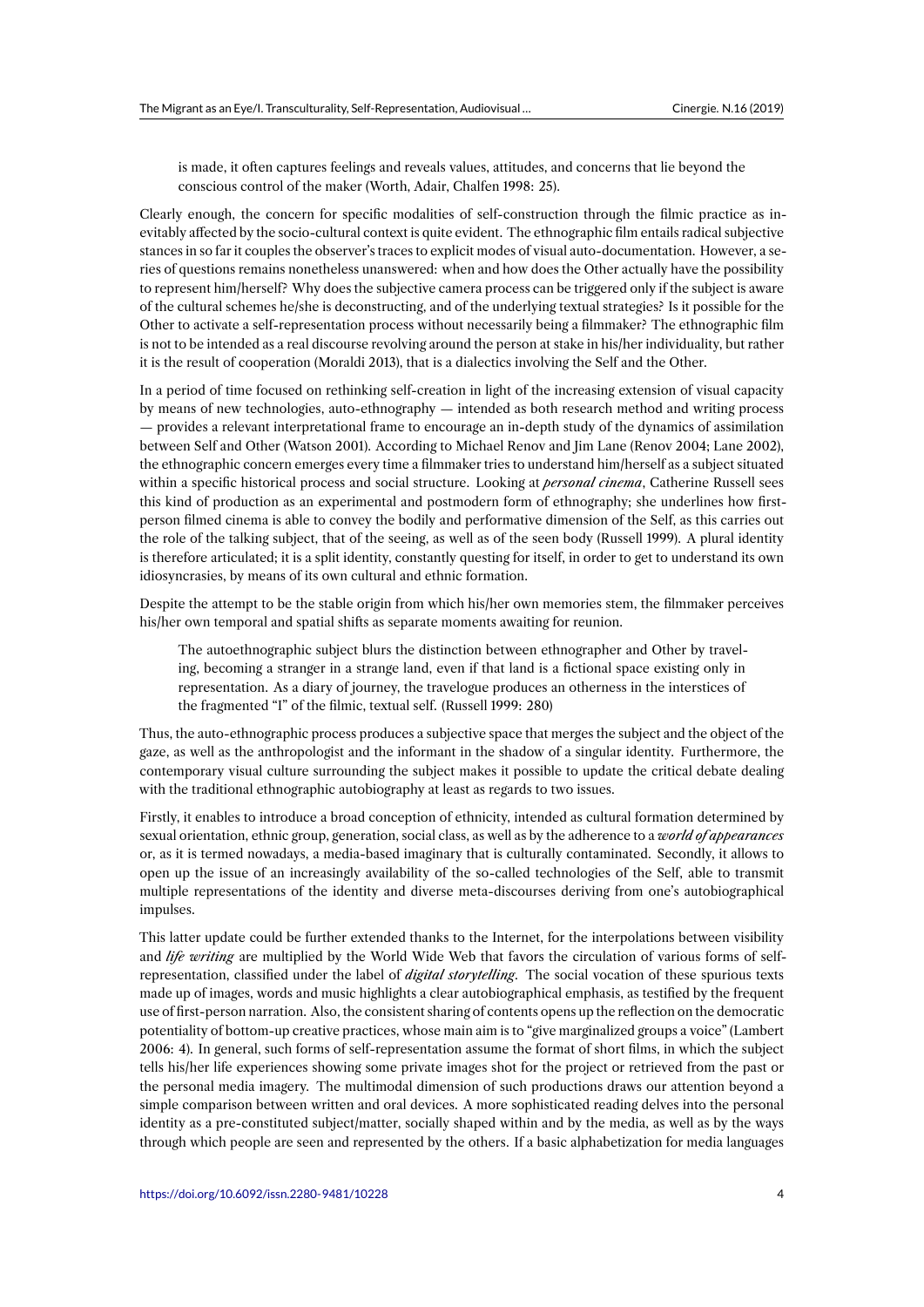is necessary, at the same time digital storytelling puts the tools and formats of identity self-production at the core of its domain. In other words, it establishes an agentive self, able to articulate a media-based self-image, which is widely shown.

It is important to consider how *digital storytelling* took up the intricate ramifications of *life-writing*, and started to represent a useful tool to establish a plural view on past and present, enabling at the same time the preservation of memories otherwise excluded from the dominant political logics. Several institutions favored the creation of online digital archives, which collect video testimonies, autobiographies, and life stories that enable to acknowledge the expression of minorities.

Despite the intention to use these practices as a way to promote the cultural construction of a democratic citizenship, the chance to actually access forms of auto-representation from the side of the Other is still to be verified. The risk is to approach more easily those texts that are closer to one's cultural models and expressive modes, instead of the most authentic ones. At the same time, it is perhaps worth underscoring that the focus here is not the actual authenticity of the narration *per se*, which represents anyway a Western social construction, but rather the opportunity given to the subject to inform him/her self-representation drawing from his/her own cultural models and expressive traditions. In other words, is it actually possible for the subject to express and exercise his/her *agency* in the process of construction of an image of the Self? Once the platforms are used to share contents that put forth a narration of one's Self or about the community one belongs to, is there any chance to resist *etero-direction*?

As Clarke pointed out, the new challenge is now to avoid the development of a neo-colonialist appropriation along with the digitization of personal memories, because this would imply a selection according to Western codes indicating what museums, archives and libraries should preserve and exhibit — even when they act as *user-generated* institutions (Clarke 2009). Most likely, the marginalized subject may act himself/herself out and interpret his/her own history outside cultural notions such as authenticity and transparency (Hertzberg Kaare, Lundy 2008). His/her own presence within the community he/she belongs might also represent a sort of constraint to self-representation, in that this is the result of historical, social and political orientations, often characterized by a hegemonic point of view.

Within such a context, in the contemporary cinema and media industry — both in mainstream productions and in independent ones — we are witnessing the increasing sedimentation of symbolic forms, discourses and imagery regarding the current so-called 'migration crisis.' Many scholars have approached different projects with a series of interrogations: what do the refugees, asylum-seekers and migrants actually tell about their own experiences as they use the audiovisual device, and what modes of representation do they adopt? What identity do they convey? And, eventually, are they really able to represent themselves? (Cati, Piredda 2017; Risam 2018). In this sense, today more than ever, it is important to provide a new reading of some theoretical concepts in order to reconstruct and reopen the historical debate posed by visual anthropology and post-colonial literature, as it questions the Other's actual possibility to access media-based stances of self-representation.

## **Countering/Challenging representations from within**

In this age of highest expansion of new autobiographical forms thanks to audiovisual and digital practices (autobiographical fiction and documentary films and videos, digital storytelling, self-portraits and selfies, Vlog, Facebook and Instagram accounts, etc.), not only it is possible for anyone to produce and circulate selfrepresentations as a banal and everyday practice, but it is also viable for current self-representations to join established discourses that reflect power relations at both social and geopolitical level (Thumim 2012; Poletti, Rak 2014; Chouliaraki 2017). How could then ex-/post-colonial subjects and their antecedents/descendants subverting the stereotypes of Western culture through their own direct stories? How can hierarchies be reinscribed when the Other's self-image is remediated in the Western media system? When and how does the Other actually have the possibility to represent her/himself?

According to Alisa Lebow, "[t]he film camera and other related recording devices have been used by individuals and families to document the massive cultural and geographical shifts experienced around the world for decades. […] It is, relatively speaking, still a privilege to have the means to document one's own journey across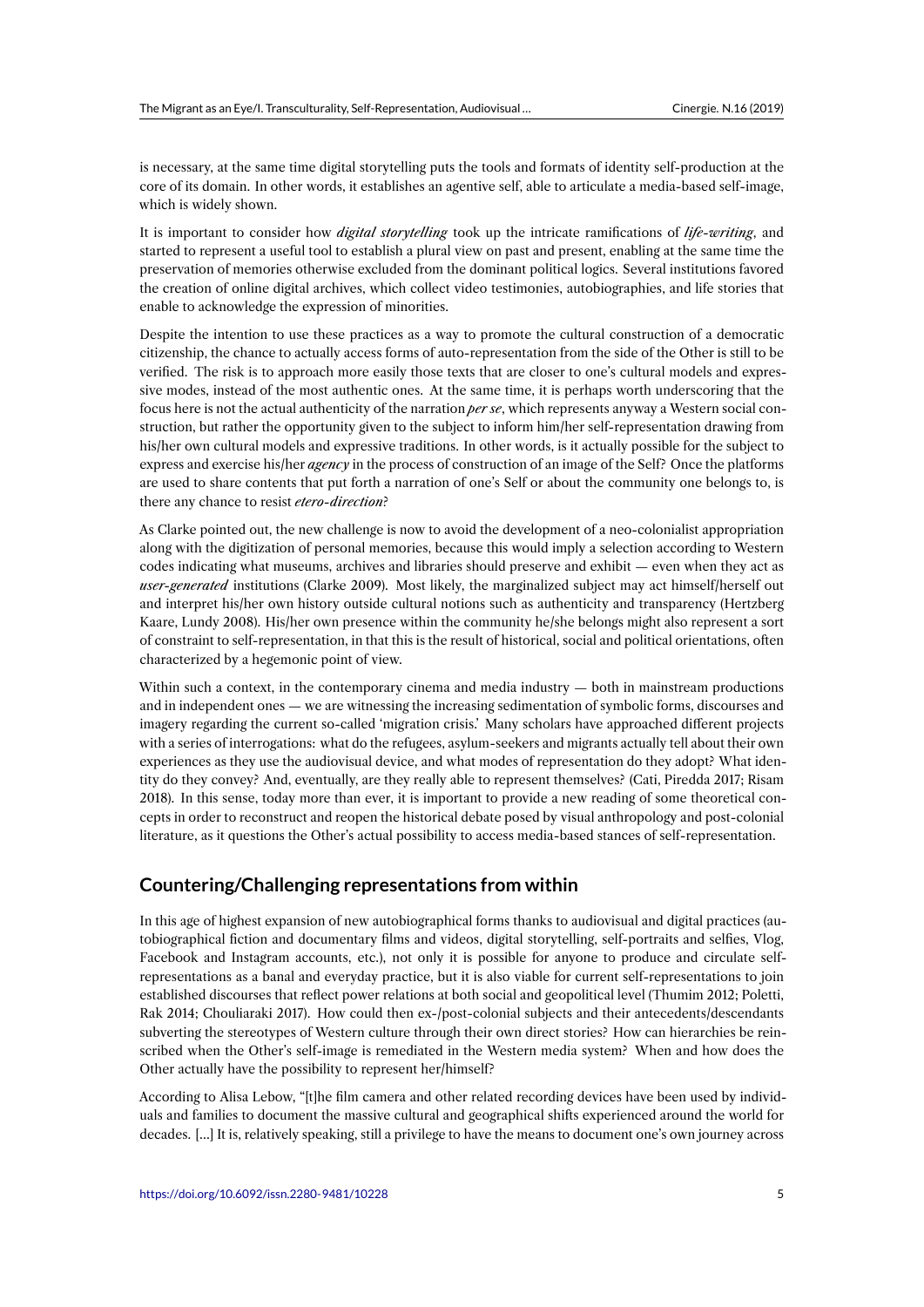borders." (Lebow 2012: 220). And yet as Abou Babacar Sidibè affirms the empowering experience of capturing on camera his own experience of migration — 'I exist because I film' (*Those Who Jump* 2016) – in such plural and innovative filmic creativity that we have elsewhere identified as the new genre of Fifth Cinema (Kaur, Grassilli 2018) — the filmic apparatus in some diasporic first person films not simply capture the experience of displacement, but can be in itself a symptom of that very displacement (231).

It appears urgent thus to revisit the value of certain terms, such as "Migrant/Post-Migrant" (Rings 2016; Leal et al. 2008) "Third [World]" (Gabriel 1982; Guneratne, Dissanayake 2003), "Accented" (Naficy 2001) — first applied to cinema productions, ethnographic films, experimental and visual-anthropological texts, and now including all other media productions (i.e. Bennett's idea of 'Accented media,' Bennet 2018) — which are still defined by a hierarchy of values that place the Other in a condition of cultural subalternity (see also De Pascalis et al. 2017; De Franceschi, Polato 2019; Hemelryk Donald et al. 2019). The narratives and cinematography of these cinemas can challenge and redefine notions of identity, culture and national belonging — towards a new plural identity that is locally placed, globally connected and transnationally rooted. At the same time however, as Kobena Mercier notes in *Black Art and the Burden of Representation*, "when the artists are positioned at the margins of the institutional spaces of the cultural productions, they are loaded with the impossible task of speaking as 'representatives' […] it is expected that they would speak for their own marginalised communities." (Mercer 1994: 235). But even if through their visual creativity some filmmakers are challenging current media and visual representations of migration and calling for an understanding of the complexity of our contemporary plural global society, the label 'migrant filmmaker' may no longer be appropriate in most cases.

This special issue of *Cinergie* has placed greater emphasis on some of the contemporary various auto/biographic discursive regimes, which may allow for the emergence of a plural identity, which is dynamically questioning itself and its own and form idiosyncrasies by means of its own cultural and ethnic background. We are grateful to Julia Watson and Raffaele Pavoni, our first two essays in this special issue, that provide a very appropriate start to critically investigate these issues, both offering introductions to (and challenging) the notions of 'autobiography' and 'migrant cinema'.

Julia Watson's critical analysis of Manthia Diawara's films — *Rouch in Reverse* (1995) and *An Opera for the World* (2017) — offers a compelling vantage point from which to think about the focus of this issue of *Cinergie* on migration and autoethnographic cinema. As a diasporic subject, Diawara's experience across cultures and locations affords him a nuanced position for reflecting on issues of *métissage* and hybridization central to theorizing postcoloniality. Watson outlines the sites and scope of Diawara's intervention into ethnographic films and highlight the possibilities that his model affords for imagining an auto-ethnographic cinema adequate to representing the "Eye/I" of migratory subjects in situations of precarity. Diawara's films, Watson claims, counter the norms and practices of ethnography in creating a new mode of cultural exchange that reworks — and seeks to reverse — the 'Othering' of ethnographic film. The question is here on whether cinematic counter-ethnography, as a hybrid genre of collectivized life narrative, can productively represent the movement of migrants from the global South by employing its counter-discursive potential to narrate their stories persuasively and non-stereotypically.

Raffaele Pavoni, in his contribution 'against a migrant cinema' unfolds instead the complexity and problematic of such a genre. As he argues, "the discomfort of the autochthonous, for which the 'foreign' filmmaker is admitted only to the extent that he tells us of his 'foreignness', calls into account the cinephile approach, intimately Eurocentric, to the 'marginal' cinemas." By especially referring to the Italian context, Pavoni critically assesses the very notion of 'migrant cinema', often used in Italy to indicate a category of films on migratory topics. Whilst it tends to historicise a phenomenon — recognising in the current socio-political context a common ground on which such products, despite their diversity, may grow —, on the other hand, like any taxonomy, such concept flattens the individual artistic expression to a horizon of expectations. If such cinema does not speak of migrants, it is simply not interesting. The postcolonial perspective here proves to be effective, as it opens up film studies to important methodological contaminations. However, it tends to treat 'migrant cinema' as a genre of its own, thus transforming the "eye *of* the migrant" into an "eye *on* the migrant."

The first part of this special issue present areas of investigations in which various artistic and experimental visual creativity intervene in the autobiographical narratives and self-representations around migration and marginality.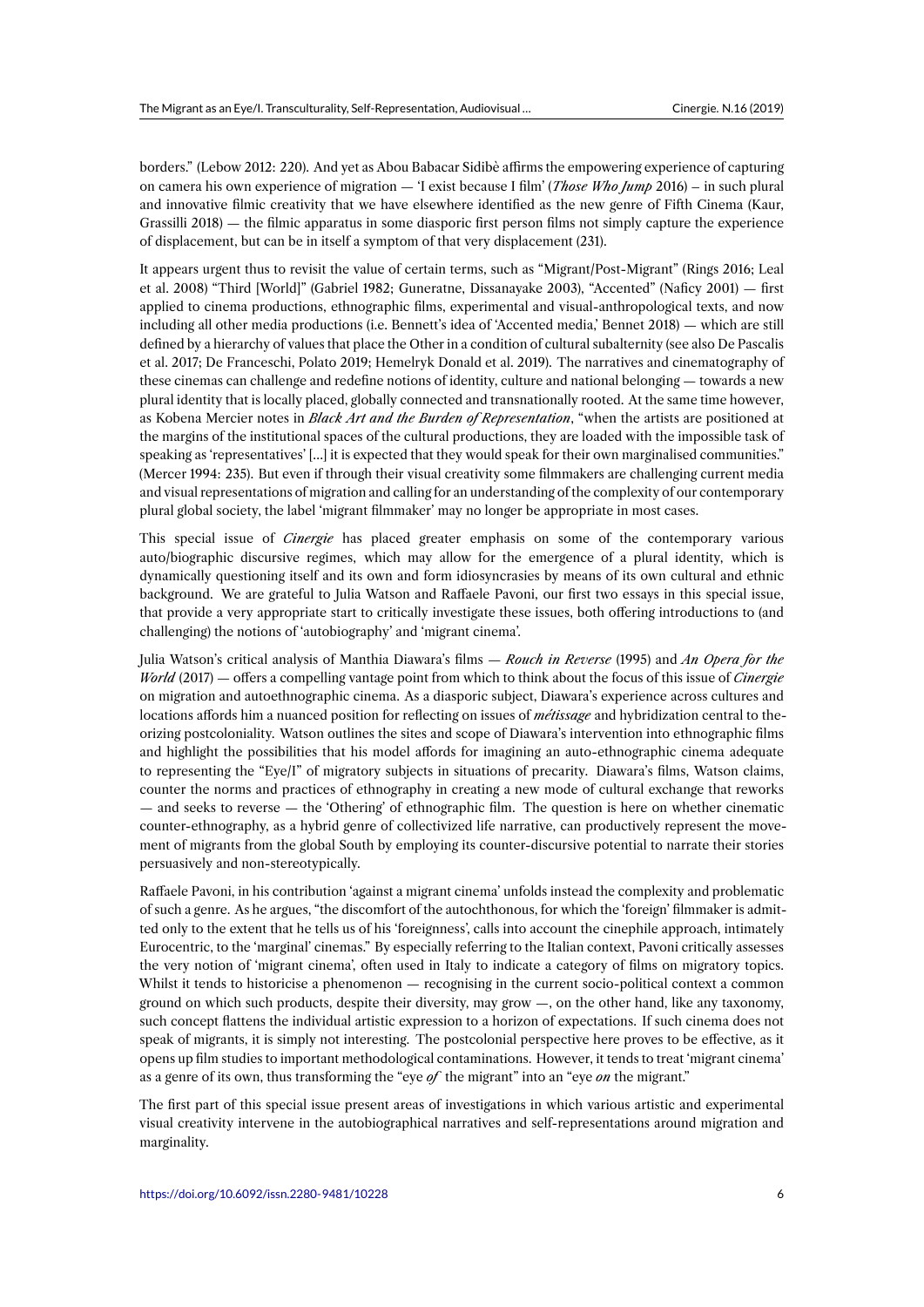Through the contribution of Laura Busetta, we explore how aesthetics of (self)representing the marginal subject across cinema and the visual arts challenge the use of identification and control techniques within the contemporary visual context. As she highlight, by borrowing some symbolic aspects of such procedures and technologies of identification, such as the double image taken from the front and in profile, the identikit, the fingerprint, and so on, numerous artists have recently reworked some of the same tropes to redefine the representation of the migrant, the refugee, the illegal citizen, the subject at the margins, or the outcast. By referring to various examples — Jonas Mekas (*Self Portrait*, 1980), Daniel Spoerri (*Daniel Isaac Spoerri-Feinstein*, 1977), and Tanja Ostojić (*Looking for a Husband with an EU Passport*, 2000–05, *Illegal Border Crossing*, 2000) —, Busetta claims that through their work, they do not only critically read the related stereotypes and formulas but also explicit the violence that such technologies of identification inflict on the subject, whilst rethinking the notion of identity in a historical and cultural context that calls us to read self-representation in terms of notions such as body, gender, ethnicity, and displacement.

By focusing on the work of the Brazilian visual artist, performer, film and videomaker Paulo Nazareth (1977), Federica Stevanin analyses instead how the issues of migration in the contemporary world are artistically addressed by employing an autobiographical form of narration in which self-representation is a political means to explore the "mestizo" and the postcolonial, diasporic identity of the Latin Americans. The impossibility to belong, which characterizes the life of the contemporary global nomads, is investigated by Paulo Nazareth who becomes the spokesman of an invisible collectivity separated from their homeland due to historical, geopolitical and economic transformations: a diaspora of marginalized and invisible ones that Nazareth makes visible through his own body, photographs, films, and videos. Through his journeys and visual recording, he retraces the migratory routes followed by his enslaved ancestors to the United States (*Notícias de America* project, 2011-2012) and to Europe (*Cadernos de Africa* project, 2013) as means to rediscover his own ethno-cultural roots and, at the same time, to question the stereotypes commonly associated with Latin American and African American migrants. By following the uncertain path covered before him by many other migrants, Nazareth becomes thus the spokesman of all these 'Others' because he is one of these 'Others' too.

Finally Paola Valenti analyse how "Identity is an endless, ever-unfinished conversation" as creatively expressed through the art of John Akomfrah, here as an homage to Stuart Hall as well as the polyphonic memories of the Black Diaspora. The issue of the 'unfinished' construction of identity occupies a central space in this artwork and is inseparable from that of (self)representation, referred as a constant negotiation of the positioning of a subject within a space of signification that changes depending on the historical and socio-cultural contexts in which it develops or to which it refers. Taking Stuart Hall's statement quoted as a visual enactment, Valenti mainly focuses on a trilogy of works that has a direct connection with the legacy of this seminal figure — *Handsworth Songs* (Akomfrah, 1986), *The Nine Muses* (Akomfrah, 2011), *The Unfinished Conversation* (Akomfrah, 2012) — and witnesses to the creation of a postcolonial black subjectivity. Such artwork intermingle eye-witness accounts, memories, family pictures of individuals and families, newspaper images, archival and newly staged footage in a poetic montage of still and moving images — creating an affective interplay of multiple sonic textures, in a non-linear temporality in which past, present and future continuously overlap.

The second part of the special issue concerns self-mediation focusing on how autobiographical visual creativity expresses itself in terms of democratization and community belonging — as of the contributions written by Nicola Dusi and Damiano Razzoli, Samuel Antichi and Anna Marta Marini — or across gender — through the works of Samuel Neftali Fernández-Pichel and Valentina Ippolito..

Nicola Dusi and Damiano Razzoli write on how multimedia biographical discourses and digitally enriched documentaries reproduce the direct experience of migrants and their relationship with hosting societies. Their contribution focuses on how auto-biographic discourses and digital artistic based documentaries contribute to shape the figure of the migrant and of the border, and how these challenge the dialectic opposition between presence and distance in regard of the migration experience. They reveal that both the physical space crossed and lived by migrants (their trails, the Mediterranean, the city they reach) and the relational space performed and build in the encounter with 'diverse' people constitute not only a space of exchange, but also a sort of liquid and mutable border, with all the implications of meaning that are emerging in their dynamics and transformations. Starting from an archive of biographic audiovisuals produced by the Italian organization *Institution of Theatrical Practices for Self-Caring* (Teatro Stabile, Torino), social media tracks of storytelling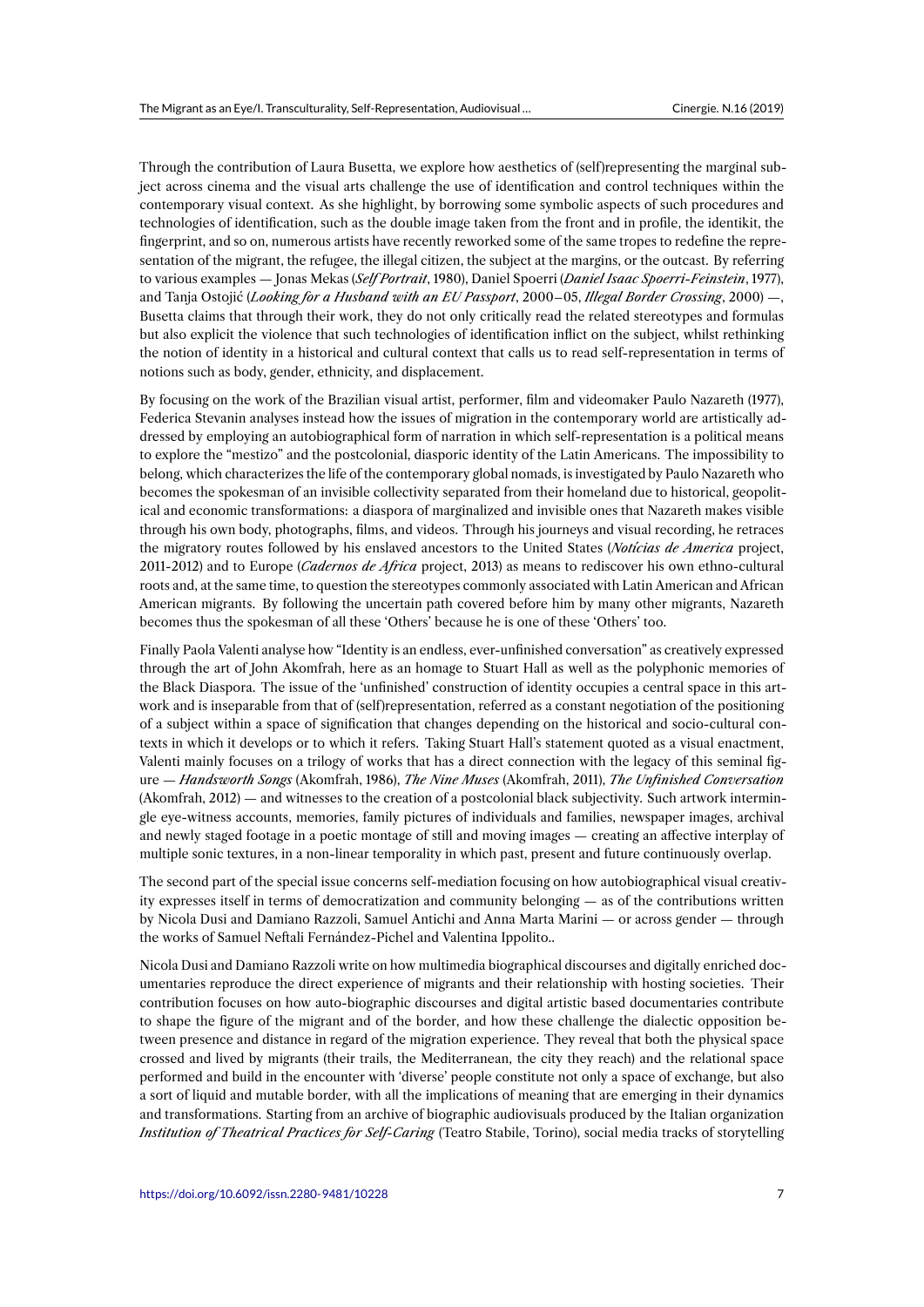created by people sharing their experiences of encounter with refugees and migrants, as mapped and collected by the news organization *Valigia Blu* (the one which organizes the *International Journalism Festival*), and web documentaries representing the lives of people during their migration journey — such as *Refugee Republic*, *Migration Trail* and *Stories Behind a Line* — Dusi and Razzoli explore the concept of *semiosphere*. This is here conceived as a heterogeneous set of emotive, cognitive, cultural and social referrals related to a particular field connected through dynamic processes, which emphasize the importance of space, interconnectivity and of the multidimensionality of sign systems, as well as foregrounding the relational and interactional elements of culture.

Samuel Antichi presents instead the film *Les Sauteurs* (2016) — which (self)narrates Abou Bakar Sidibe's personal experience of an African migrant hoping to make it into Europe by scaling a barrier between Morocco and the outlying Spanish city of Melilla — as a key example to reflect upon the media witnessing and the migrant self-representation in the digital age. The film stands out in fact as a unique transnational product since the two filmmakers, Sibert from Germany and Wagner from Denmark, decided to hand off a camera to Abou, a Malian who lived on Mount Gurugu for the time being with over 1000 migrants, trying to cross over to the other side. Whilst conveying denunciation and social critique, as well as lending a voice to those who do not normally get one, by offering a platform for migrants to become actors and principal protagonists, *Les Sauteurs* sheds light on what has been invisible or discarded, thus providing a counterpoint narration from migrant subject position. Following the conceptualization suggested by Alisa Lebow in "The Camera as Peripatetic Migration Machine", Antichi argues that this film is a paradigmatic example in order to examine the relationship between migration and the moving image. The film reflects upon the very notion of self-representation — from representing to constituting one's own self — since Abou realizes throughout the filming of being both the subject matter and the subject making of the documentary. He becomes in fact aware of the importance of exposing the harsh realities which surround him, the evidence of his life and his experience in his own words, in his own language in order to make the viewer bear witness, opening up to new forms of visualization concerning the migrant experience. The migrant image becomes thus an audio-visual reconceptualization of historiography challenging hegemonic power relations and mainstream media.

As a final example of how autobiographical visual narrative can act as self-mediation in a political activist dimension, Anna Marta Marini in her contribution "*Ni de aquí ni de allá*: the Dreamers' audiovisual selfnarration and representation" turns then our attention to the new prolific video production of the Dreamers — young undocumented immigrants in the US — who have started to use video means of expression, resistance and freedom, voicing their commitment to migrant justice, their struggle to fully integrate in US society whilst being illegal, and their fear connected to their status and the downsides intrinsic to the DACA opportunity. Channeling their voices through audiovisual narrations, they effectively contribute to document for the first time the reality shared by young undocumented immigrants in the US. In documentaries such as *Beyond borders: undocumented Mexican-Americans* (2016) — often of binational productions and promoted by organizations as the California-Mexico Center — they unveil the ambiguity of the American state and society on the migrant question as well as the related structural violence, revealing a slice of reality most of the American public does not know. Through their (self)representations they succeed thus to deconstruct preconceptions about what an illegal alien really is and how difficult it is, in fact, to obtain legal status, no matter for how long or how productively a Mexican has lived in the US, contributing to the local community and paying taxes.

The final set of contributions — *Self-mediation across Gender* — by Samuel Neftali Fernández-Pichel and Valentina Ippolito, addresses issues of gender, within the framework of self-representation and autobiography visual narratives.

Samuel Nefatli Fernández-Pichel examines the construction of overlapping (trans)national and gendered (female) imaginaries in Kurdwin Ayub's *Paradies! Paradies!* (2016). Drawing, among other sources, on Lipovetsky & Serroy's theories about the *multiplexity-image*, his essay argues that Ayub's re-negotiation, and selfrepresentation, of her own hybrid identity in (and through) the film results in the coalescence between, on the one hand, global media culture and traditional (Kurdish) folklore and, on the other hand, between pseudoethnographic filmmaking and the aesthetic deregulation associated to new media practices. Filmmaker and performance artist Kurdwin Ayub's works are in fact exemplary of the singularities of diasporic cinema in the 21<sup>st</sup> century. In 1991, during Ayub's first year of life, her family was forced to leave their homeland (Iraq) and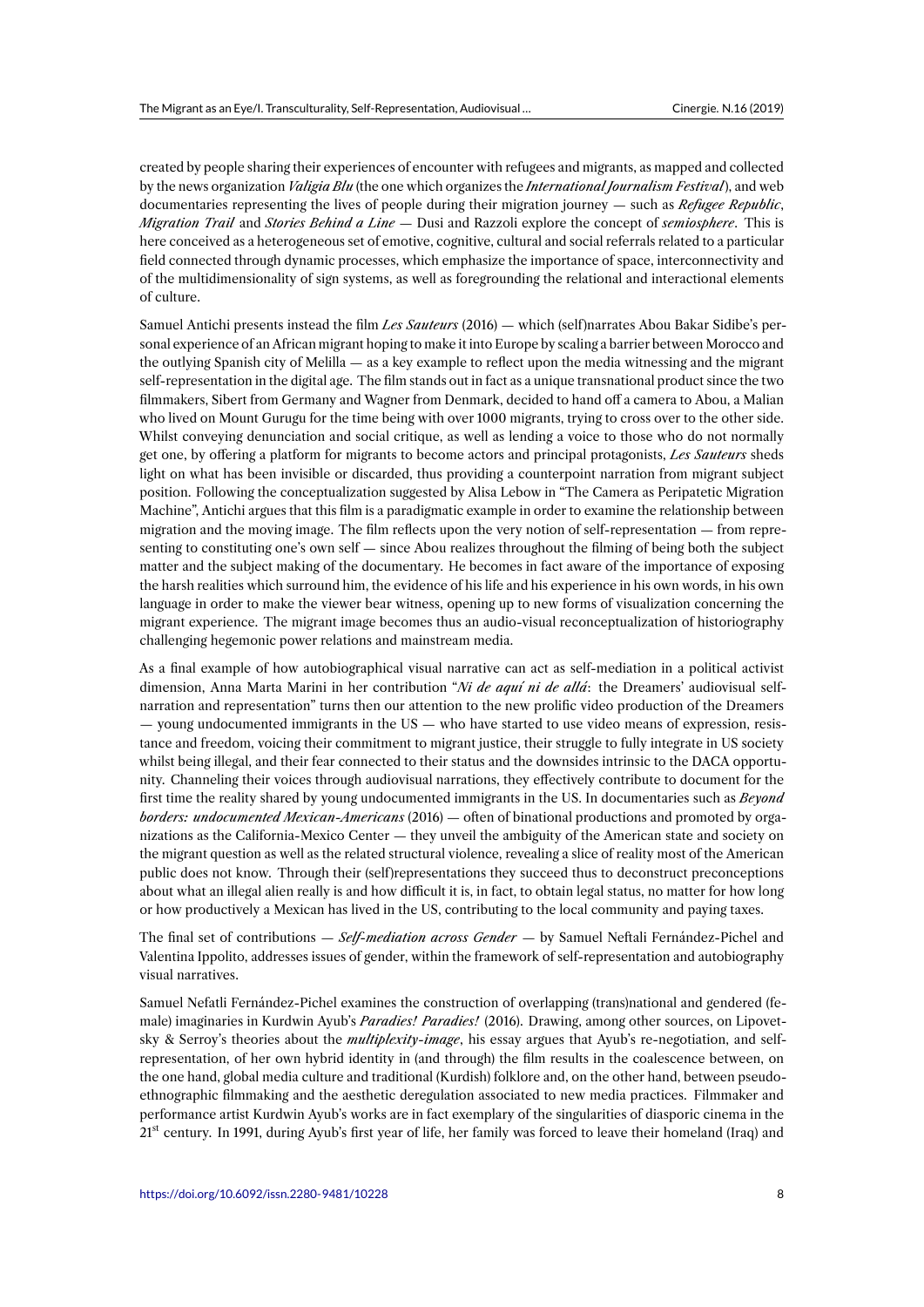find a new life in Vienna (Austria), where she was educated as an artist. Displaying precocious talents for both filmmaking and the performing arts, Ayub's early short animated and performance videos already address a consistent exploration of her own mixed identities. In these brief pieces, the tradition of home movies and the language of new media (i.e., the exhibitionist aesthetics of Youtube) are fused for the purpose of presenting Kurdwin Ayub as an *embodied* filmmaker, both subject and object of the/her cinematic gaze. *Paradies! Paradies!*, Ayub's first feature and the film here critically analysed, encapsulates many of the topoi and stylistic strategies previously shown in her short videos. In this documentary, the filmmaker, camera in hand, joins her father (Omar) in a journey to their native land, the Kurdistan, in Northern Iraq, where he is intending to buy a retirement house. During their short stay in these lands her father considers paradise, Kurdwin has the chance to visit their relatives, and to face her own identity at the border/s: both literal/geographical (the Kurdistan as a fragmented territory) and symbolic (Ayub's own expatriate condition). Similarly, Omar's reinvigorated masculinity — especially noticeable in the encounter with the Peshmerga (the Kurdish freedom fighters) contrasts with Kurdwin's uneasy estrangement from a community within which her role as a young woman is mostly reduced to be "Omar's daughter".

The last contribution, by Valentina Ippolito, focuses on the work of Laura Halilovic, readdressing a lack of attention from scholarship on the works by Romani filmmakers who utilize self-representation and audiovisual biographies as their *modus operandis*. These cinematic techniques can take place by creating a number of interconnections between the past and the present, using letters, music, archive footage and photographs. Taking into account Hamid Naficy's framework on "accented cinema", Ippolito examines the modes of representation employed by Romani filmmaker Laura Halilovic in her film *Io Rom romantica* (2014), a fictional comedy about a Romani artist and her struggles to find her identity in a society that constantly rejects her. References to her previous documentary *Io, la mia famiglia Rom e Woody Allen* (2009) are also made in the article. Through her analysis, the author and the films conclude that ego distortion might be the only solution to survive for migrants living on the margins of society.

In conclusion, the essays collected within this special issue confirm the need to update the debate on the forms of self-representation and of the construction of subjectivity through visual and audiovisual tools, focusing on issues and questions related to ethnic and cultural identity. Whilst it is true that contemporary media allow us to share models of self-representation on a global level, research perspectives that seek to identify the roots of a research perspectives that seek to identify the roots of a research perspectives that seek to identify the roots of a phenomenon, which should not be exclusively read only through a Western-centric perspective, continue to be undervalued — especially in the context of Film and Media Studies. Through different methodological and analytical perspectives, the present work aims to move in this direction, aware of being able to identify precisely in the cultural contaminations, the diasporic movements and the inter-ethnic encounters those social phenomena that more than others have triggered revisitations of ideological frameworks and notions of new subjectivities.

## **References**

Bennett, Bruce (2018). "Becoming refugees: *Exodus* and contemporary mediations of the refugee crisis." *Transnational Cinemas*, 9 (1): 13-30.

Bruss, Elisabeth W. (1980). "Eye for I: Making and Unmaking Autobiography in Film." In *Autobiography: Essays Theoretical and Critical,* edited by James Olney, 296-320. Princeton: Princeton University Press.

Brustad, Kristen (2001), "The Fallacy of Western Origins." In *Interpreting the Self: Autobiography in the Arabic Literary Tradition*, edited by Dwight F. Reynolds, 17-35. Berkeley: University of California Press.

Cati, Alice and Maria Francesca Piredda (2017). "Among Drowned Lives: Digital Archives and Migrant Memories in the Age of Transmediality." *a/b: Auto/Biography Studies*, 32(3): 628-637. https://doi.org/10.1080/ 08989575.2017.1338037

Chouliaraki, Lilie (2010). "Self-mediation: new media and citizenship." *Critical Discourse Studies*, 7(4): 227- 232.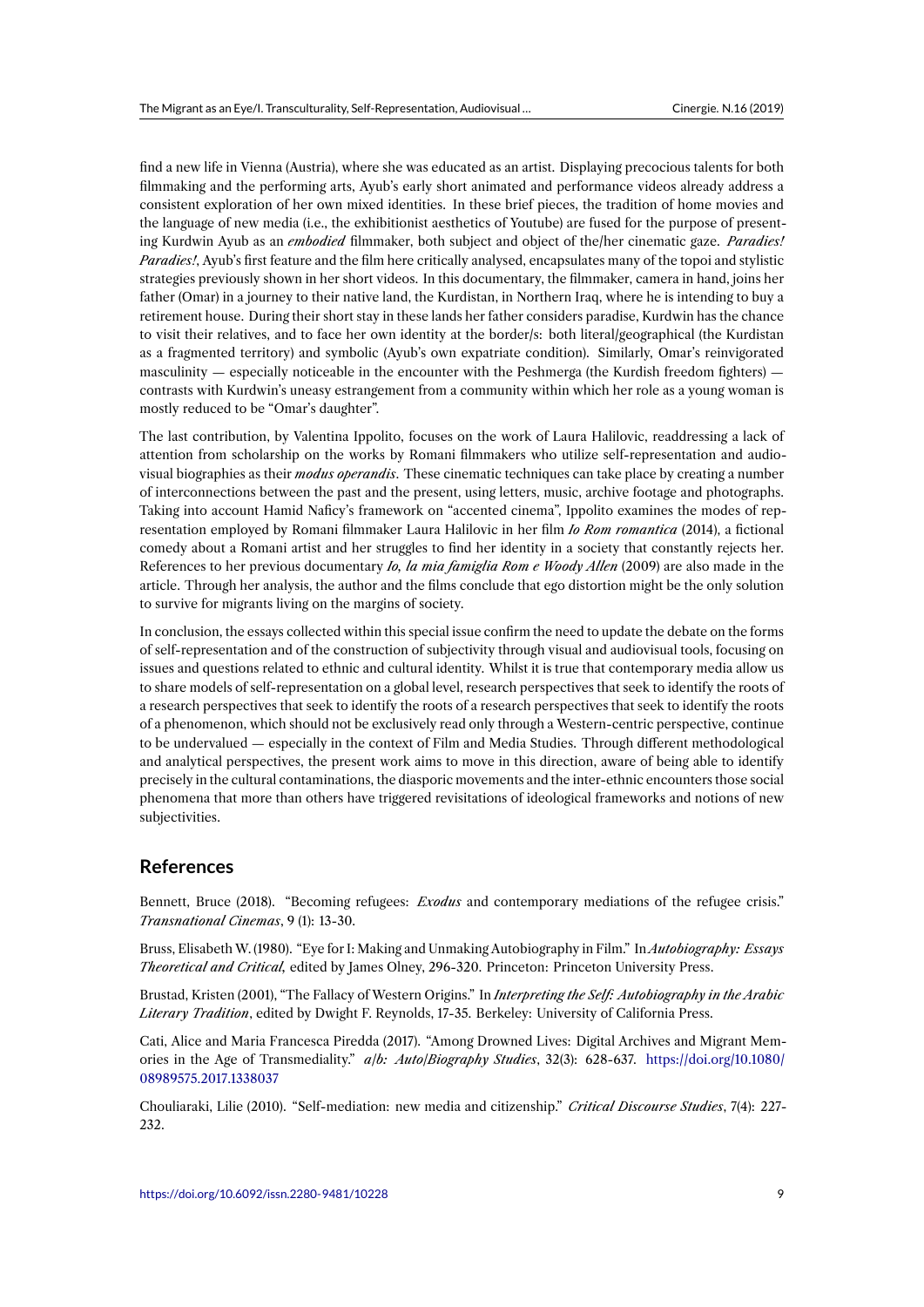Chouliaraki, Lilie (2017). "Symbolic bordering: The self-representation of migrants and refugees in digital news." *Popular Communication*, 15 (2): 78-94. https://doi.org/10.1080/15405702.2017.1281415

Clarke, Margaret Anne (2009). "The Online Brazilian Museu da Pessoa." In *Save as… Digital Memories,* edited by Joanne Garde-Hansen, Andrew Hoskins, and Anna Reading, 151-166. New York: Palgrave Macmillan*.*

De Franceschi, Leonardo and Farah Polato (edi[ted by\) \(2019\). "Narrazioni postcoloniali della co](https://doi.org/10.1080/15405702.2017.1281415)ntemporaneità, tra conflitto e convivenza." *Imago. Studi di cinema e media* special issue, 19.

Döring, Tobias (1998). "The Passage of the Eye /I: David Dabydeen, V.S. Naipul and the Tombstones of Parabiography." In *Postcolonialism & Autobiography: Michelle Cliff, David Dabydeen, Opal Palmer Adisa*, edited by Alfred Hornung and Ernstpeter Ruhe, 149–66. Amsterdam: Rodopi.

Fischer, Michael J. (1986). "Ethnicity and the Post-Modern Arts of Memory." In *The Poetics and Politics of Ethnography,* edited by James Clifford, George E. Marcus, 194-223. Berkeley: University of California Press.

Gabriel, Teshome H. (1982). *Third Cinema in the Third World: The Aesthetics of Liberation*, Michigan: UMI Research Press.

De Pascalis, Ilaria A., Keilbach J., and Mariafrancesca Piredda (edited by) (2017). "Scattered Subalternities: Transnationalism, Globalization, and Power." *Cinéma et Cie.* special issue, 28.

Dissanayake, Wimal and Anthony Guneratne (edited by) (2003). *Rethinking Third Cinema,* London, New York: Routledge.

Hemelryk Donald, Stephanie, Davies Hayon, Kaya, and Lucia Sorbera (edited by) (2019). "Refugee Filmmaking." *Alphaville* special issue, 18. DOI: https://doi.org/10.33178/alpha.18.

Hertzberg Kaare, Birgit, Knut Lundby (2008). *Mediatized Lives. Autobiography and assumed authenticity in digital storytelling.* In *Digital Storytelling, Mediatized Stories. Self-representations in New Media,* edited by Knut Lundy, 105-122. New York: Peter Lang.

Kaur, Raminder, Mariagiulia Grassilli (2018). "Towards a Fifth Cinema." *Third Text*, 33 (1): 1-25. https://doi. org/10.1080/09528822.2018.1546452.

Lambert, Joe (2006). *Digital Storytelling. Capturing Lives, Creating Community,* Berkeley: Digital Diner Press.

Lane, Jim (2002). *[The Autobiographi](https://doi.org/10.1080/09528822.2018.1546452)cal Documentary in America*. Madison: University of Wisconsin Press.

Leal, Joanne et al. (edited by) (2008). "Cinema and Migration since Unification." In *German as a Foreign Language*, 1.

Lebow, Alisa (edited by) (2012). *The cinema of me: The self and subjectivity in first person documentary*, London: Wallflower Press.

Lundy, Knut (2008), *Digital Storytelling, Mediatized Stories. Self-representations in New Media,* New York: Peter Lang.

MacDougall, David (1998). "The Subjective Voice in Ethnographic Film." In *Transcultural Cinema,* edited by David MacDougall, 93-122. Princeton NJ: Princeton University Press.

Marabello, Carmelo (2012). "Chi sono, dove sono, che cosa edito di me (in immagini e/o parole)." *Comunicazioni sociali*, 2012 (3): 404-416.

Mercer, Kobena (1994). "Black Art and the Burden of Representation." In Id., *Welcome to the Jungle: New Positions in Black Cultural Studies*, New York: Routledge.

Merleau-Ponty, Maurice (1964). "The Film and the New Psychology." In Id. *Sense and Non-Sense,* 48-59. Evanston: Northwestern University Press.

Moore-Gilbert, Bart (2009). *Postcolonial Life-Writing. Culture politics and self-representation,* London-New York: Routledge.